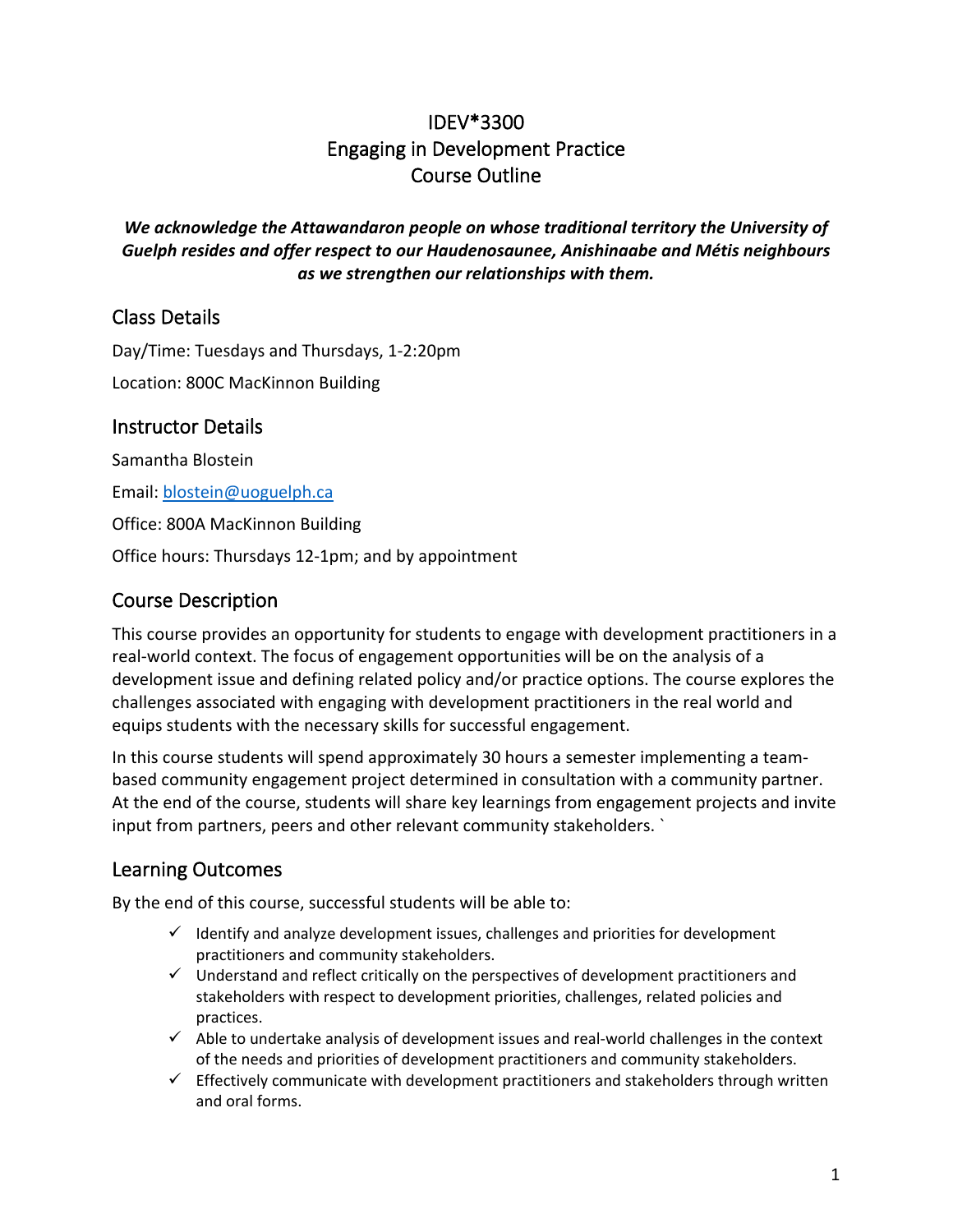## Assignments and Evaluation

| <b>Assessment</b>                                  | Value | Learning<br><b>Outcomes</b> | <b>Due Date</b>          |
|----------------------------------------------------|-------|-----------------------------|--------------------------|
| <b>Community Engaged Project Proposal</b>          | 17%   | $\mathbf{1}$                | <b>February 13, 2018</b> |
| <b>Community Engaged Learning Final</b><br>Product | 20%   | 3                           | March 22, 2018           |
| <b>Community Knowledge Exchange</b><br>Conference  | 20%   | 4                           | March 29, 2018           |
| <b>Reflection Paper</b>                            | 20%   | $\overline{2}$              | April 5, 2018            |
| <b>Feedback Surveys</b>                            | 3%    | 1, 2                        | Week 10 and Week<br>12   |
| <b>Class/Group participation</b>                   | 20%   | 1, 2, 3, 4                  | <b>Weekly; Ongoing</b>   |

## Community Engaged Project Proposal (17%)

Work in teams to consult with local experts/stakeholders to explore innovative ideas that help a community/organization address a challenge they are facing in their area. Develop a proposal with a community engagement project plan to address a development issue identified in consultation with community partner. The proposal should focus on a project that contributes to the analysis of the development issue and potential solutions, as well as identify the intended social value of the proposed community engagement project.

## Community Engaged Learning Final Product (20%)

Groups will deliver a final product for the community partner by implementing the plan outlined in their Community Engaged Project Proposal. The Community Engaged Learning Final Product will develop analysis of the development issue and potential solutions. The primary audience for the final product is the community partner, there may be other secondary audiences as appropriate. Final products should incorporate course materials and reference relevant sources.

## Community Knowledge Exchange Conference (20%)

Project teams deliver presentations that reflect on contributions, share knowledge and effectively communicate learning garnered through the group's community-engaged project to peers, faculty, community partners and other stakeholders. Presentations should focus on indepth analysis of a community-identified problem in the development context and assessment of community-engaged innovations implemented toward a solution.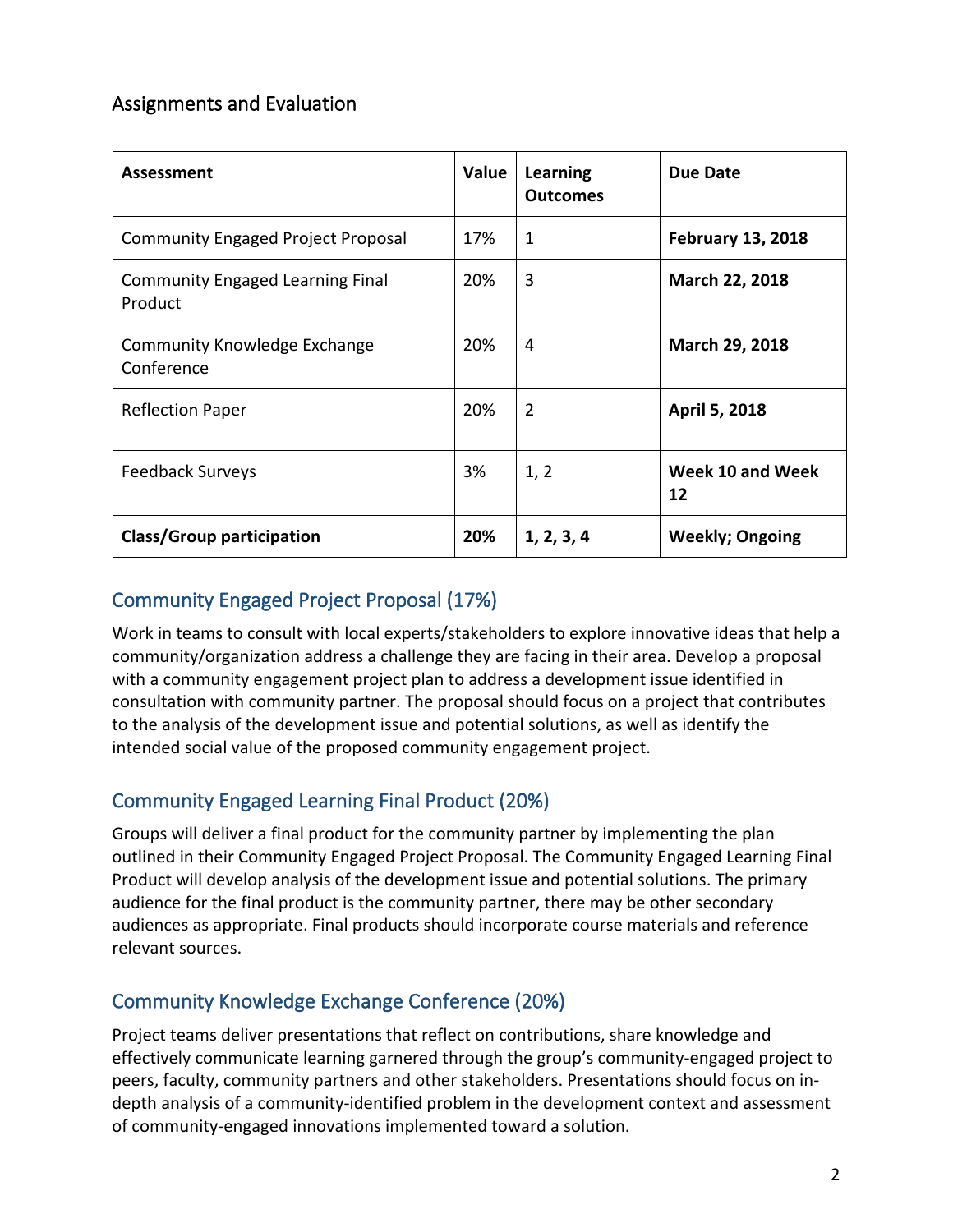## Final Critical Reflection (20%)

Individual final written reflection assignment to connect the local context to international development theory and practice, contribute to self-understanding of personal and intellectual growth, contributions as part of a working group, as well as evaluate power, privilege and diverse roles in development. The reflection should develop an argument using course themes and readings to provide analysis to link theory to practice by describing the benefits and challenges of community engagement in development based on your experience. Student reflections should evaluate personal contributions to your group and consider ways in which the community engaged project may influence, shift or evolve your worldview. Based on your experience in the community engaged project have any of your perceptions of the development issue changed?

## Feedback Surveys (3%)

Students are invited to participate in a study called "Engaging in Development Practice – Course Outcomes". The purpose of the research is to understand the outcomes of the engagement project on students and partners. The Principal Investigator for this project is Elizabeth Jackson from the Community Engaged Scholarship Institute at the University of Guelph.

You have the option of completing pre- and post-surveys to assess the impacts of the community engaged component of the course on the process and outcomes of student learning. You may refuse to participate in the surveys and instead choose to complete alternative written assignments (worth same amount as completing survey) designed to meet the learning outcomes. You can earn 1% of your grade by completing the pre-survey or alternative assignment, and 2% of your grade by completing the post-survey or alternative assignment.

Your decision to participate or not participate in this research study will have no impact on the grade you receive in this course. The course instructor will not be made aware of who choses to participate in the study and who choses to complete the alternative written assignment(s); The instructor will only receive student's grades out of 3% for the surveys or alternative assignments. The Principal Investigator will document completion. The survey/alternative assignments will be marked pass/fail for completion. It is important to note that you may opt to not participate in the research prior to being involved and may also withdraw consent part way through the research with no consequences for your course participation or assessment. More information regarding the study can be found on Course Link.

## Class/Group Participation (20%):

This course is designed to be highly participatory. Students are expected to come to seminars and presentations prepared to actively engage. Assessment will be based on active participation in class and group projects. Participation in class and groups will be assessed in terms of the quantity and quality of contributions. Seminar reflections will be required throughout the semester. Students will also self-assess their own contributions, as well as score contributions of group members; in so doing be aware that different members may play distinctive roles, and contributions may vary throughout project.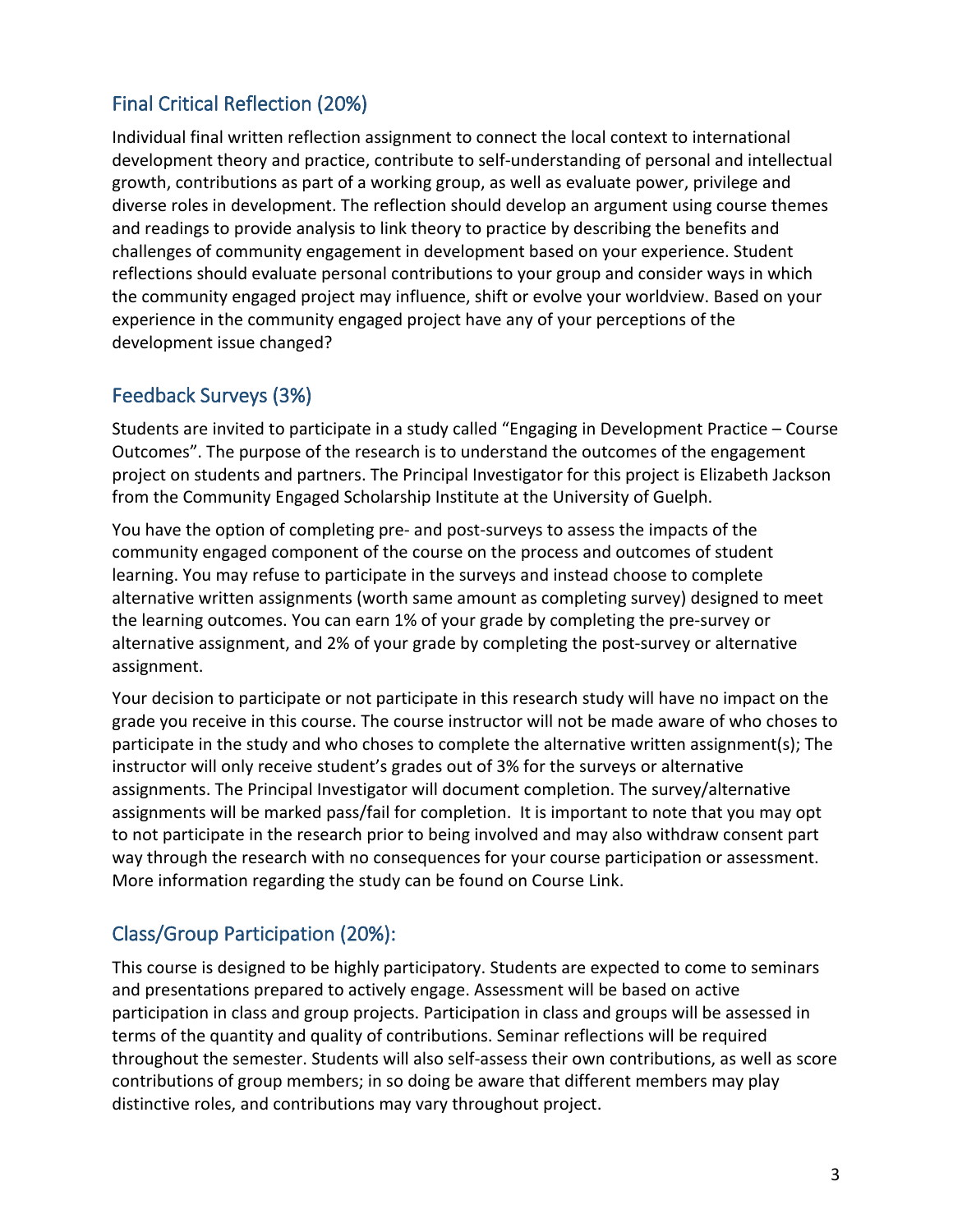# Readings

Required readings are outlined in schedule below. Please read in advance of class and come prepared to critically discuss and engage with materials.

# Weekly Schedule

| Date                                  | <b>Topic</b>                             | Reading                                                                                                                                                                                                                                                                                                                                                                             |
|---------------------------------------|------------------------------------------|-------------------------------------------------------------------------------------------------------------------------------------------------------------------------------------------------------------------------------------------------------------------------------------------------------------------------------------------------------------------------------------|
| Week 1<br>January<br>9 & 11,<br>2018  | Theory to Action<br>in Development       | Abraham, M. & Purkayastha, B. (2012). Making a difference:<br>Linking research and action in practice, pedagogy, and policy<br>for social justice: Introduction. Current Sociology, 60(2), 123-<br>141.                                                                                                                                                                             |
|                                       |                                          | University of Kansas Center for Community Health and<br>Development. (2017). Community Toolbox. Chapter 36<br>Section 2: Community-based Participatory Research.<br>http://ctb.ku.edu/en/table-of-<br>contents/evaluate/evaluation/intervention-research/main                                                                                                                       |
| Week 2<br>January<br>11 & 16,<br>2018 | Community-<br>University<br>Partnerships | Coghlan, D. & Shani, A. B. (2005). Roles, politics, and ethics in<br>action research design. Systemic Practice and Action<br>Research. December 2005, 18(6), 533-546.<br>Sandy, M., & Holland, B. (2006). Different worlds, common<br>ground: Community partner perspectives on campus-<br>community partnerships. Michigan Journal of Community<br>Service Learning, 13(1), 30-43. |
|                                       |                                          | Maiter, S., Simich, L., Jacobson, N., & Wise, J. (2008).<br>Reciprocity: An ethic for community-based participatory<br>action research. Action Research, 6(3), 305-325.                                                                                                                                                                                                             |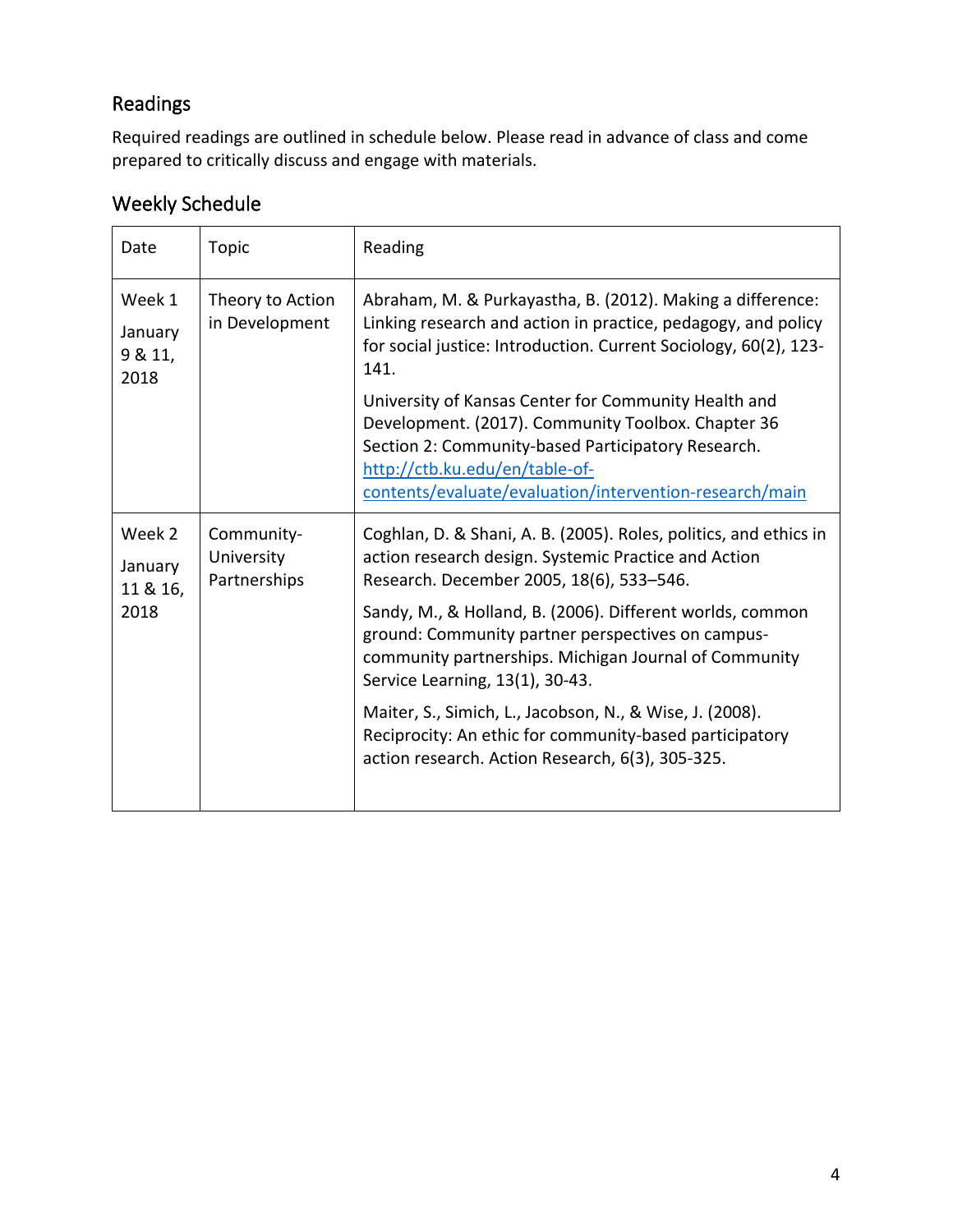| Date                                  | Topic                                                     | Reading                                                                                                                                                                                                                                                                           |
|---------------------------------------|-----------------------------------------------------------|-----------------------------------------------------------------------------------------------------------------------------------------------------------------------------------------------------------------------------------------------------------------------------------|
| Week 3<br>January<br>23 & 25,<br>2018 | Analyzing<br>Community<br>Contexts, Needs,<br>and Assets  | University of Kansas Center for Community Health and<br>Development. (2017). Community Toolbox. Chapter 3:<br>Assessing community needs and resources. Read Sections 1 -<br>15. http://ctb.ku.edu/en/table-of-<br>contents/assessment/assessing-community-needs-and-<br>resources |
|                                       |                                                           | University of Kansas Center for Community Health and<br>Development. (2017). Community Toolbox. Assessing<br>community needs and resources toolkit<br>http://ctb.ku.edu/en/assessing-community-needs-and-<br>resources                                                            |
|                                       |                                                           | Tamarack Institute. (2017). Index of community engagement<br>techniques<br>https://cdn2.hubspot.net/hubfs/316071/Resources/Tools/In<br>dex%20of%20Engagement%20Techniques.pdf                                                                                                     |
| Week 4<br>January<br>30 &<br>February | Strengths-Based<br>Community<br>Development<br>Approaches | Ochocka, J., & Janzen, R. (2014). Breathing life into theory:<br>Illustrations of community-based research: Hallmarks,<br>functions and phases. Gateways: International Journal of<br>Community Research and Engagement, 7, 18-33.                                                |
| 1,2018                                |                                                           | Ontario Healthy Communities Coalition. (2017). 10 Steps to<br><b>Community Development.</b>                                                                                                                                                                                       |
|                                       |                                                           | http://www.ohcc-ccso.ca/en/courses/community-<br>development-for-health-promoters/module-two-process-<br>strategies-and-roles/ten-steps                                                                                                                                           |
|                                       |                                                           | Ontario Healthy Communities Coalition. (2017). Tool:<br><b>Mapping Your Community Assets</b>                                                                                                                                                                                      |
|                                       |                                                           | http://www.ohcc-ccso.ca/en/courses/community-<br>development-for-health-promoters/module-two-process-<br>strategies-and-roles/tool-mapp                                                                                                                                           |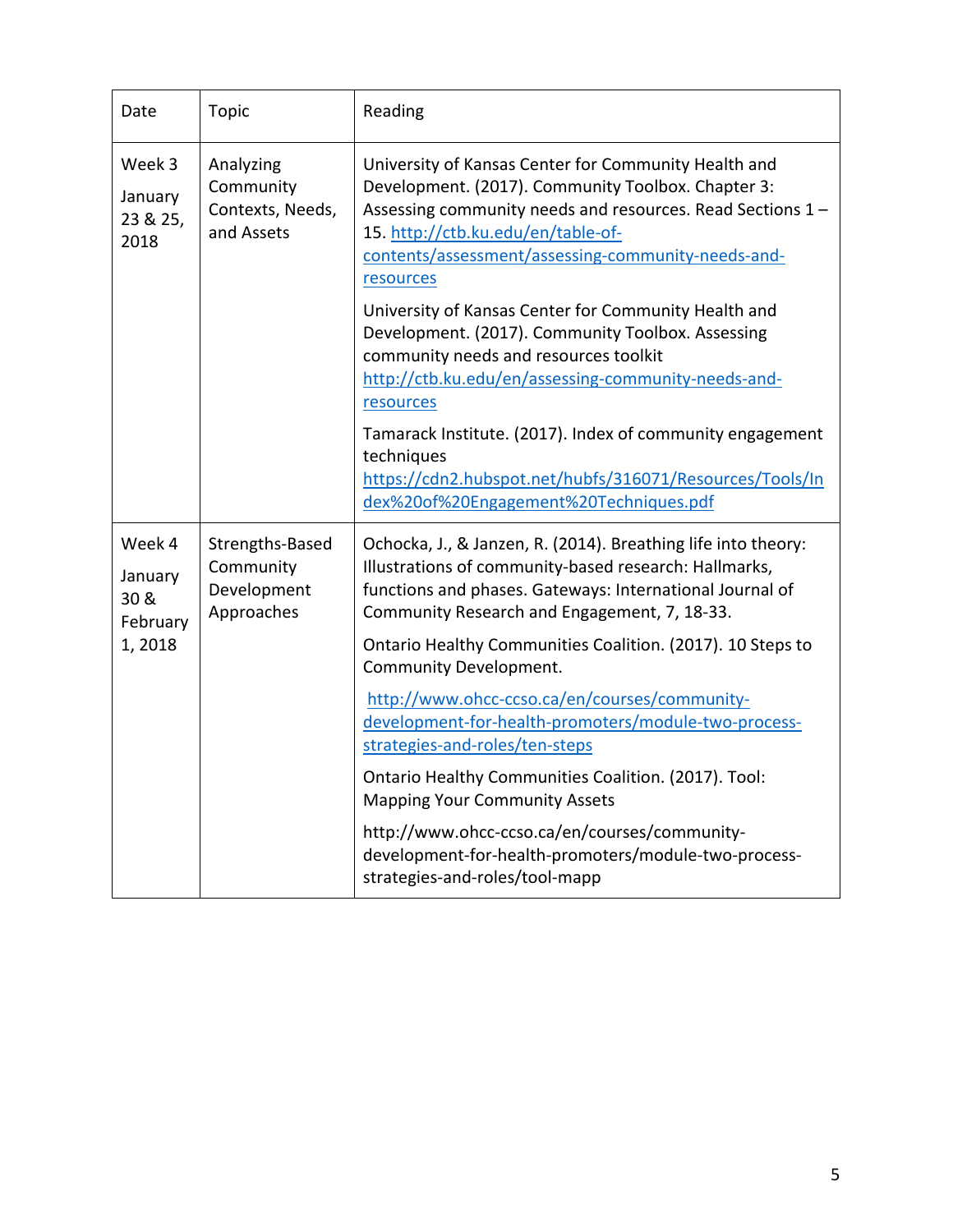| Date                                           | <b>Topic</b>                                                                                           | Reading                                                                                                                                                                                                                                                                                                                                                                                                                                                                                                                                                                                                                                                         |
|------------------------------------------------|--------------------------------------------------------------------------------------------------------|-----------------------------------------------------------------------------------------------------------------------------------------------------------------------------------------------------------------------------------------------------------------------------------------------------------------------------------------------------------------------------------------------------------------------------------------------------------------------------------------------------------------------------------------------------------------------------------------------------------------------------------------------------------------|
| Week 5<br>February<br>6 & 8,<br>2018           | Knowledge<br>Mobilization and<br>Communicating<br><b>Results</b>                                       | Zarinpoush, F., et al. (2007). Effective Knowledge Transfer &<br>Exchange for Nonprofit Organizations. Imagine Canada<br>http://www.imaginecanada.ca/sites/default/files/www/en/li<br>brary/csc/kt framework-march16- final.pdf<br>Taylor, A. (2017). 6 Simple Tips for Communicating About<br>Impact. Ontario Nonprofit Network.<br>http://theonn.ca/wp-content/uploads/2015/12/6-Simple-<br>Tips-For-Communicating-About-Impact.pdf<br>Brown, A. M. (2017). Why Nobody Reads or Uses Your<br>Evaluation Report.<br>https://www.annmurraybrown.com/single-<br>post/2016/1/13/4-Reasons-Why-Nobody-Reads-Or-Uses-<br>Your-Evaluation-Report-Heres-How-to-Fix-It |
| Week 6<br>February<br>13 and<br>15, 2018       | Critical<br>Reflections<br>Community<br><b>Engaged Project</b><br><b>Proposal - Due</b><br>February 13 | Sarah L. Ash and Patti H. Clayton. (2009). Generating,<br>deepening, and documenting learning: The power of critical<br>reflection in applied learning. Journal of Applied Learning in<br>Higher Education. 1: 25-48.<br>Tilly-Lubbs, G.A. (2009). Good intentions pave the way to<br>hierarchy: A retrospective autoethnographic approach.<br>Michigan Journal of Community Service Learning, 59-68.                                                                                                                                                                                                                                                           |
| Week 7<br>February<br>27 &<br>March 1,<br>2018 | The Politics of<br>Belonging,<br>Inclusion,<br>Privilege, Power<br>and<br>Representation               | Dempsey, S.E. (2010). Critiquing community engagement.<br>Management Communication Quarterly, 24(3), 359-390.<br>Illich, I. (1968). "To Hell with Good Intentions"<br>http://www.swaraj.org/illich hell.htm<br>Indigenous Works/Aboriginal Human Resource Council.<br>(2017). Inclusion Continuum<br>https://indigenousworks.ca/en/products/item/inclusion-<br>continuum<br>Vital Signs. (2017). Belonging: Exploring Connection to<br>Community, Volume 3<br>https://issuu.com/communityfoundationsofcanada/docs/cfc<br>026 vitalsignsreport sp en dec22                                                                                                       |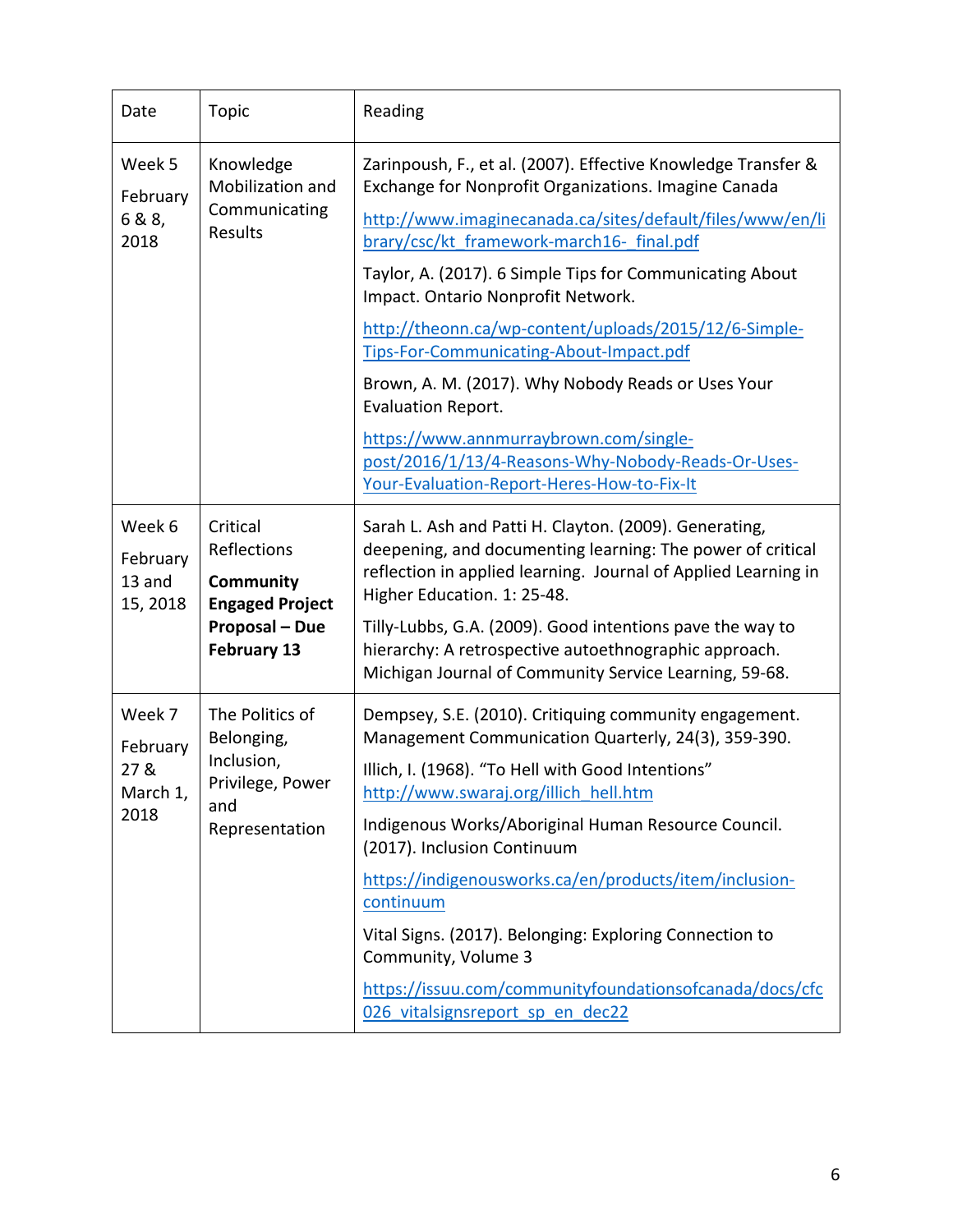| Date                                                                         | <b>Topic</b>                                        | Reading                                                                                                                                                                                                                                                           |
|------------------------------------------------------------------------------|-----------------------------------------------------|-------------------------------------------------------------------------------------------------------------------------------------------------------------------------------------------------------------------------------------------------------------------|
| Week 8<br>Diversity and<br><b>Gender Analysis</b><br>March 6<br>& 8,<br>2018 |                                                     | Association for Women's Rights in Development. (2004).<br>Intersectionality: A tool for gender and economic justice.<br>Women's Rights and Economic Change.                                                                                                       |
|                                                                              |                                                     | https://lgbtq.unc.edu/sites/lgbtq.unc.edu/files/documents/i<br>ntersectionality en.pdf                                                                                                                                                                            |
|                                                                              |                                                     | The 519. (2017.) Media Reference Guide - Discussing Trans<br>and Gender-Diverse People<br>http://www.the519.org/education-training/media-reference-<br>guide                                                                                                      |
|                                                                              |                                                     | Status of Women Canada. (2017). Gender-based Analysis Plus<br>(GBA+) Research Guide.                                                                                                                                                                              |
|                                                                              |                                                     | http://www.swc-cfc.gc.ca/gba-acs/guide-en.html                                                                                                                                                                                                                    |
|                                                                              |                                                     | Watch Jackson Katz, PhD on TEDx Talks. November 2012.<br>https://www.ted.com/talks/jackson katz violence against<br>women it s a men s issue                                                                                                                      |
| Week 9<br>March<br>13 & 15,<br>2018                                          | <b>Assessing Impact</b><br>and Evaluating<br>Change | Blanke, A. & Walzer, N. (2013). Measuring community<br>development: what have we learned? Community<br>Development, 44(5), 534-550.<br>http://cgs.niu.edu/publications/Blanke Walzer Measuring C<br>D.pdf<br>Garbarino, S. & Holland, J. (2009). Quantitative and |
|                                                                              |                                                     | qualitative methods in impact evaluation and measuring<br>results. Governance and Social Development Resource<br>Centre Issues Paper.<br>http://www.gsdrc.org/docs/open/eirs4.pdf                                                                                 |
|                                                                              |                                                     | Bamberger, M., Rao, V. & Woolcock, M. (2010). Using mixed<br>methods in monitoring and evaluation experiences from<br>international development. The World Bank Development<br>Research Group Poverty and Inequality Team. Policy<br>Research Working Paper 5245. |
|                                                                              |                                                     | http://documents.worldbank.org/curated/en/884171468156<br>574032/pdf/WPS5245.pdf                                                                                                                                                                                  |
|                                                                              |                                                     | University of Kansas Center for Community Health and<br>Development. (2017). Community Toolbox. Section 1. A<br>Framework for Program Evaluation: A Gateway to Tools.                                                                                             |
|                                                                              |                                                     | http://ctb.ku.edu/en/table-of-<br>contents/evaluate/evaluation/framework-for-<br>evaluation/main                                                                                                                                                                  |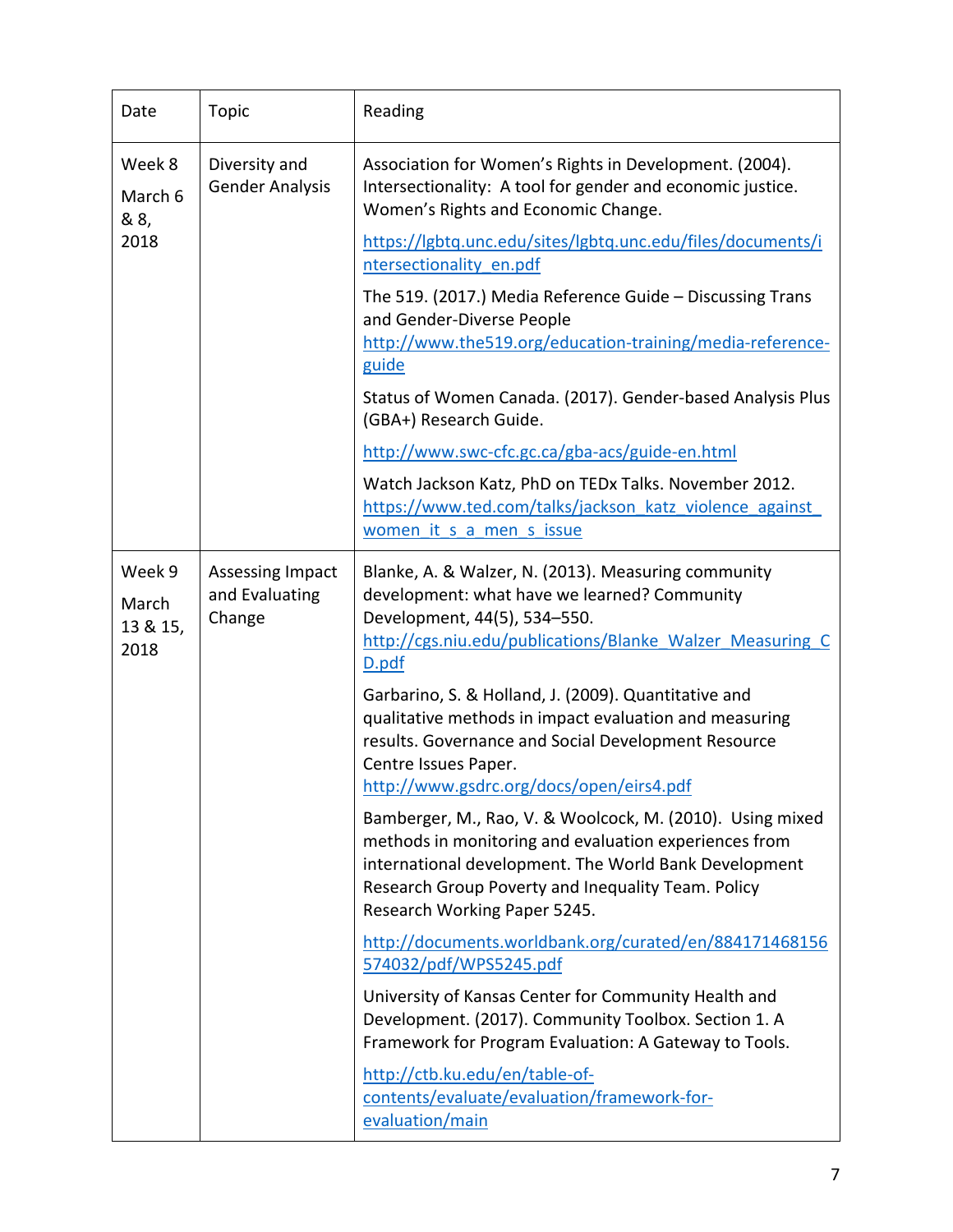| Date                                 | <b>Topic</b>                                                                                                                                                      | Reading                                                                                                                                                                                                                                                                                                                                                                                                                                                                                                                                                               |
|--------------------------------------|-------------------------------------------------------------------------------------------------------------------------------------------------------------------|-----------------------------------------------------------------------------------------------------------------------------------------------------------------------------------------------------------------------------------------------------------------------------------------------------------------------------------------------------------------------------------------------------------------------------------------------------------------------------------------------------------------------------------------------------------------------|
| Week 10<br>March<br>20 & 22,<br>2018 | Social<br>Determinants of<br><b>Health and Anti-</b><br>Oppressive<br>Frameworks<br><b>Community</b><br><b>Engaged Learning</b><br>Final Product-<br>Due March 22 | Mikkonen, J., & Raphael, D. (2010). Social Determinants of<br>Health: The Canadian Facts. Toronto: York University School<br>of Health Policy and Management.<br>http://thecanadianfacts.org/The Canadian Facts.pdf<br>Canadian Mental Health Association. (2017). Social<br>Determinants of Health.<br>https://ontario.cmha.ca/provincial-policy/social-<br>determinants/<br>Shameless Media. (2013). The 5 W's and the H's of the Anti-<br><b>Oppression Framework.</b><br>http://shamelessmag.com/blog/entry/the-5-ws-and-the-h-<br>of-the-anti-oppression-framewo |
| Week 11<br>March<br>27 & 29,<br>2018 | Synthesis and<br><b>Reflections</b><br><b>Community</b><br>Knowledge<br><b>Exchange</b><br>Conference-<br>March 29                                                | Ontario Centre of Excellence for Child and Youth Mental<br>Health. (2014). Knowledge Mobilization Toolkit.<br>http://www.kmbtoolkit.ca/the-toolkit                                                                                                                                                                                                                                                                                                                                                                                                                    |
| Week 12<br>April 3 &<br>5,2018       | Course Insights<br>Final Reflection -<br>Due April 5                                                                                                              | St. John's University Global Education. After study abroad - A<br>resource guide for returned students. Pgs. 25 -27.<br>http://www.csbsju.edu/Documents/Office%20for%20Educati<br>on%20Abroad/Upon%20Return/CSBSJU%20Returnee%20Han<br>dbook.pdf                                                                                                                                                                                                                                                                                                                      |

## University of Guelph Policy Statements

### **Accommodation**

The University of Guelph is committed to creating a barrier-free, open and supportive learning environment. Students requiring service or accommodation, due to an identified, ongoing disability or a short-term disability should contact Student Accessibilities Services <http://www.uoguelph.ca/csd/>

### **E-mail Communication**

As per University regulations, all students are required to check their @uoguelph.ca e-mail account regularly: e-mail is the official route of communication between the university and its students.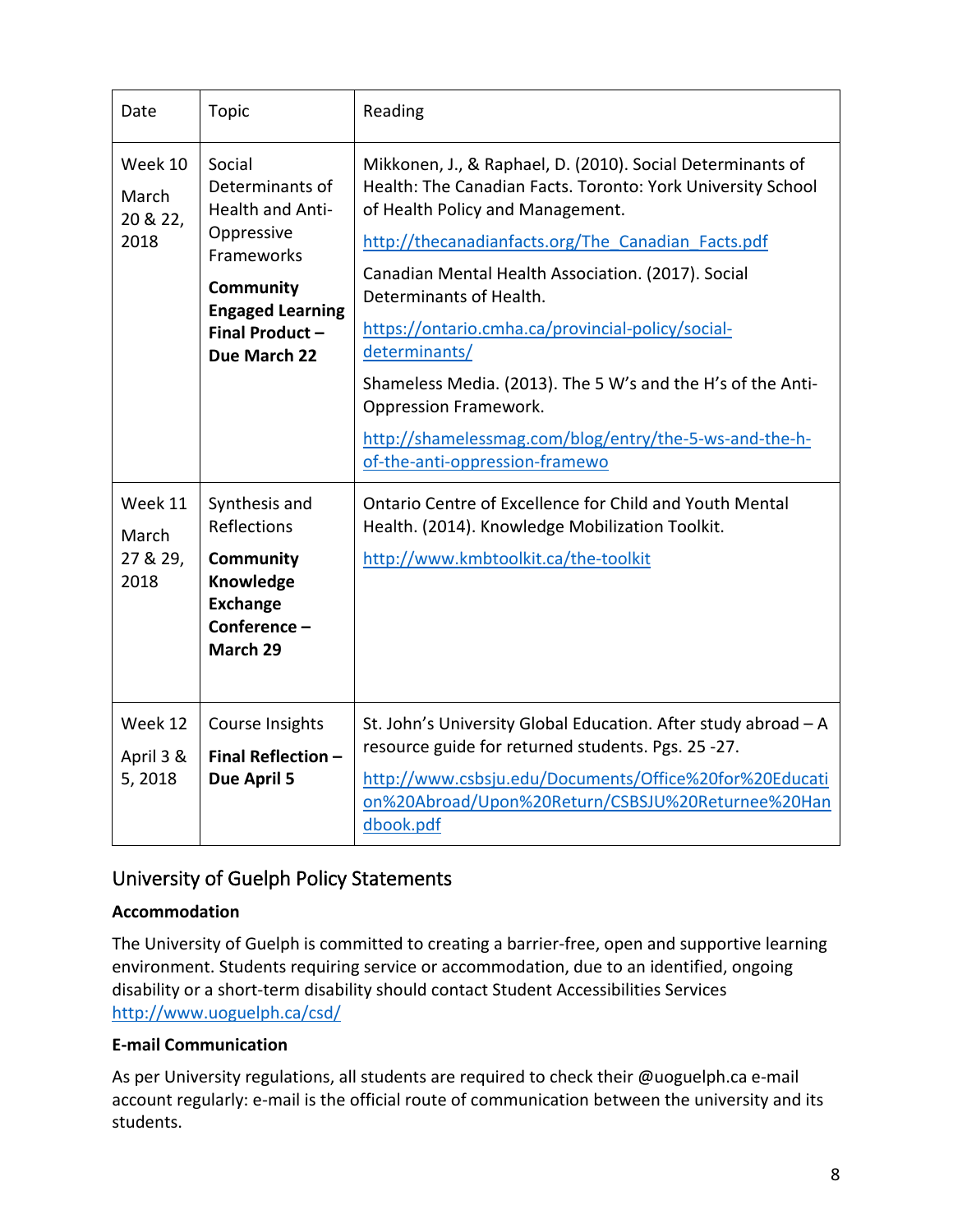### **When You Cannot Meet a Course Requirement**

When you find yourself unable to meet an in-course requirement because of illness or compassionate reasons, please advise the course instructor in writing, with your name, id#, and e-mail contact. See the Undergraduate Calendar for information on regulations and procedures for Academic Consideration:

<http://www.uoguelph.ca/registrar/calendars/undergraduate/current/c08/c08-ac.shtml>

### **Drop Date**

The last date to drop one-semester Winter 2018 courses, without academic penalty, is March 9th. For regulations and procedures for Dropping Courses, see the Undergraduate Calendar: <http://www.uoguelph.ca/registrar/calendars/undergraduate/current/c08/c08-drop.shtml>

#### **Copies of out-of-class assignments**

Keep paper and/or other reliable back-up copies of all out-of-class assignments: you may be asked to resubmit work at any time.

### **Student Rights and Responsibilities**

Each student at the University of Guelph has rights which carry commensurate responsibilities that involve, broadly, being a civil and respectful member of the University community. The Rights and Responsibilities are detailed in the Undergraduate Calendar: [http://www.uoguelph.ca/registrar/calendars/undergraduate/current/c14/c14](http://www.uoguelph.ca/registrar/calendars/undergraduate/current/c14/c14-strightsrespon.shtml) [strightsrespon.shtml](http://www.uoguelph.ca/registrar/calendars/undergraduate/current/c14/c14-strightsrespon.shtml) 

### **Academic Misconduct**

The University of Guelph is committed to upholding the highest standards of academic integrity and it is the responsibility of all members of the University community – faculty, staff, and students – to be aware of what constitutes academic misconduct and to do as much as possible to prevent academic offences from occurring. University of Guelph students have the responsibility of abiding by the University's policy on academic misconduct regardless of their location of study; faculty, staff and students have the responsibility of supporting an environment that discourages misconduct. Students need to remain aware that instructors have access to and the right to use electronic and other means of detection. Please note: Whether or not a student intended to commit academic misconduct is not relevant for a finding of guilt. Hurried or careless submission of assignments does not excuse students from responsibility for verifying the academic integrity of their work before submitting it. Students who are in any doubt as to whether an action on their part could be construed as an academic offence should consult with a faculty member or faculty advisor. The Academic Misconduct Policy is detailed in the Graduate Calendar:

[http://www.uoguelph.ca/registrar/calendars/graduate/current/genreg/sec\\_d0e1609.shtml](http://www.uoguelph.ca/registrar/calendars/graduate/current/genreg/sec_d0e1609.shtml) 

### **Recording of Materials**

Presentations which are made in relation to course work—including lectures—cannot be recorded in any electronic media without the permission of the presenter, whether the instructor, a classmate or guest lecturer.

#### **Resources**